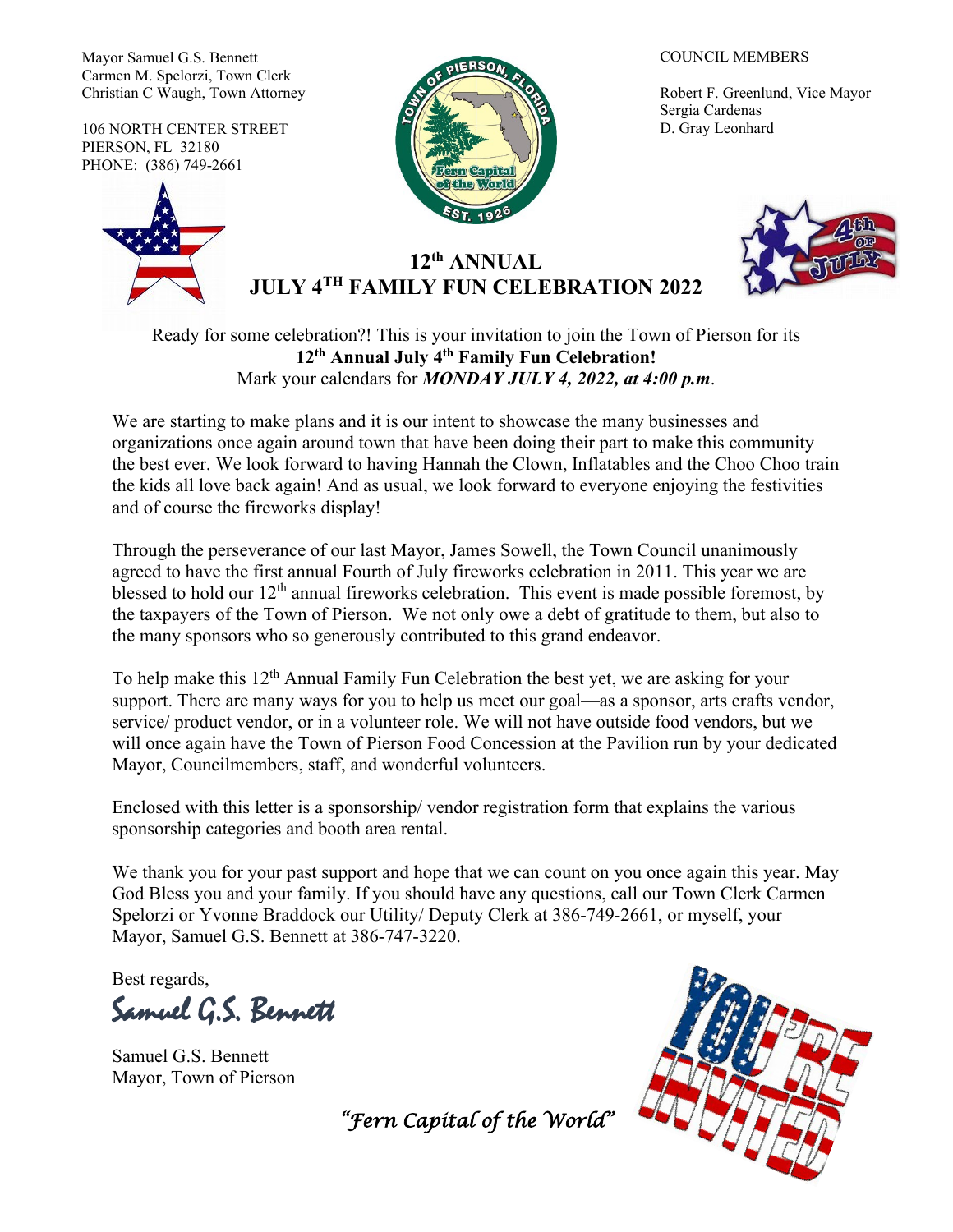|                  |                                                            | <b>JERSON</b><br>the World                                                                   |                        |     |                         |
|------------------|------------------------------------------------------------|----------------------------------------------------------------------------------------------|------------------------|-----|-------------------------|
|                  |                                                            | <b>TOWN OF PIERSON</b><br><b>12th Annual Family Fun Celebration</b><br>MONDAY, JULY 4TH 2022 |                        |     |                         |
|                  |                                                            | <b>SPONSOR/VENDOR REGISTRATION FORM</b>                                                      |                        |     |                         |
|                  | Company Name: University of the Company Name:              |                                                                                              |                        |     |                         |
|                  |                                                            |                                                                                              |                        |     |                         |
|                  |                                                            |                                                                                              |                        |     |                         |
|                  |                                                            |                                                                                              |                        |     |                         |
|                  |                                                            |                                                                                              |                        |     |                         |
|                  |                                                            |                                                                                              |                        |     |                         |
| $\sqrt{T}$ LEVEL | <b>TYPE</b><br><b>PATRIOT SPONSOR</b>                      |                                                                                              | <b>SPACE</b>           | $=$ | <b>PRICE</b><br>$$500+$ |
|                  | <b>STARS SPONSOR</b>                                       |                                                                                              |                        | $=$ | \$250                   |
|                  | <b>STRIPES SPONSOR</b>                                     |                                                                                              |                        | $=$ | \$100                   |
|                  | <b>CONTRIBUTING SPONSOR</b>                                |                                                                                              |                        | $=$ | Up to $$99$             |
|                  | SPONSOR EXTRAODINARE (whatever you can)                    |                                                                                              |                        | ļ\$ |                         |
|                  |                                                            |                                                                                              |                        |     |                         |
|                  |                                                            |                                                                                              |                        | $=$ |                         |
|                  | <b>ARTS &amp; CRAFTS VENDOR</b><br>SERVICES/PRODUCT VENDOR |                                                                                              | 10' X 10'<br>10' X 10' | $=$ | \$25<br>\$25            |
|                  |                                                            |                                                                                              | <b>TOTAL DUE</b>       | \$  |                         |

*———————————————————————————————————————————————-*

*I have read and agree to the Terms and Conditions on the back of this form and do hereby release and forever discharge the Town of Pierson, its representatives, and successors from all manner of action, suits, sums of money, damages, controversies, claims and demands from any loss or damages to the undersigned' s property. I further grant the Town of Pierson permission to use any photograph, video, recording* or any other record of my participation in the event for any legitimate reasons. I understand that it is the *Town of Pierson's right to deny any applicant.*